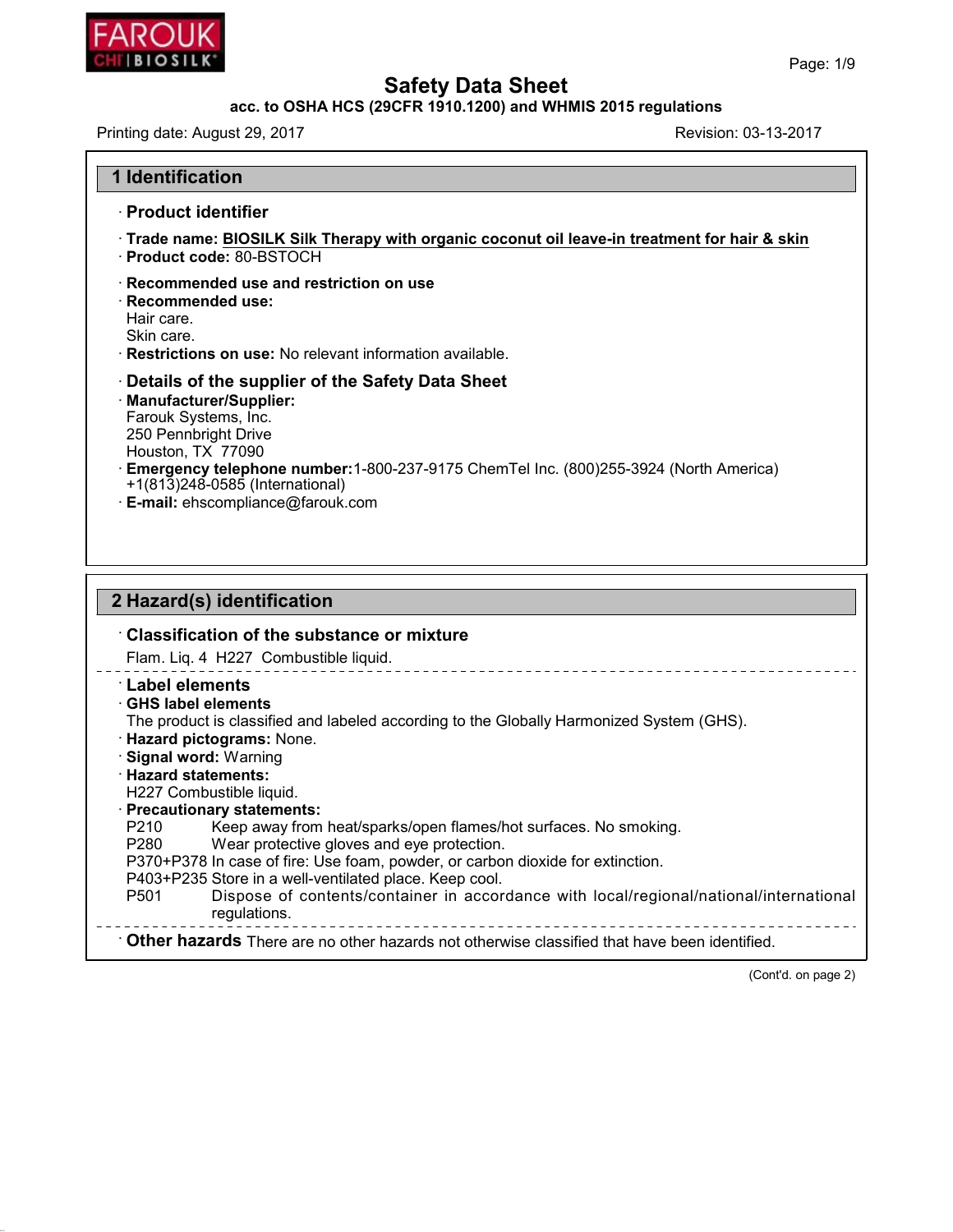

**Trade name: BIOSILK Silk Therapy with organic coconut oil leave-in treatment for hair & skin**<br> **Printing date: August 29, 2017**<br> **Trade name: BIOSILK Silk Therapy with organic coconut oil leave-in treatment for hair & ski** 

 $\frac{1}{k}$  skin<br>
(Cont'd. of page 1)

|                 |                                                                                                   |                                                                                                             | (Cont'd. of page 1) |
|-----------------|---------------------------------------------------------------------------------------------------|-------------------------------------------------------------------------------------------------------------|---------------------|
|                 | 3 Composition/information on ingredients                                                          |                                                                                                             |                     |
|                 | <b>Chemical characterization: Mixtures</b>                                                        |                                                                                                             |                     |
| Components:     |                                                                                                   |                                                                                                             |                     |
|                 | 541-02-6   cyclopentasiloxane                                                                     | Flam. Liq. 4, H227                                                                                          | $>80\%$             |
| 64-17-5 ethanol |                                                                                                   | ◈ Flam. Liq. 2, H225<br>① Eye Irrit. 2A, H319                                                               | $3%$                |
|                 | · Additional information:<br>For the wording of the listed Hazard Statements refer to section 16. | For the listed ingredient(s), the identity and/or exact percentage(s) are being withheld as a trade secret. |                     |
|                 |                                                                                                   |                                                                                                             |                     |
|                 | 4 First-aid measures                                                                              |                                                                                                             |                     |

For the wording of the listed Hazard Statements r<br> **First-aid measures**<br> **Description of first aid measures**<br> **After inhalation:** Supply fresh air; consult doctor<br> **After skin contact:** 

- 
- 

**First-aid measures**<br> **· Description of first aid measures**<br> **· After inhalation:** Supply fresh air; consult doctor in case of complaints.<br> **· After skin contact:**<br>
Product is manufactured for topical use. If irritation oc **PIPST-ald measures**<br> **Description of first aid measures**<br> **After inhalation**: Supply fresh air; consult doctor in case of complaints.<br> **After skin contact:**<br>
Product is manufactured for topical use. If irritation occurs, **Example 15 Tends 10 Tends 10 Tends 10 Tends 10 Tends 10 Tends 10 Tends 10 Tends 10 Tends 10 Tends 10 Tends 10 Tends 10 Tends 10 Tends 10 Teek medical treatment in case of complaints.**<br> **After eve contact: Example 12 CONDE After inhalation:** Supply fresh air; consult doctor in case of complaints.<br> **After skin contact:**<br>
Product is manufactured for topical use. If irritation occurs, discontinue use and wash affected a<br>
soap After skin contact:<br>Product is manufactured for topical use. If ir<br>soap and water.<br>Seek medical treatment in case of complaint:<br>After eye contact lenses if worn.<br>Rinse opened eye for several minutes under<br>After swallowing: Product is manufactured for topical use. If irritation occurs, discontinue use and wash affected area with<br>soap and water.<br>Seek medical treatment in case of complaints.<br>**After eye contact:**<br>Rimse opened eye for several min

- 
- 
- Seek medical treatment in case of complaints.<br>**After eye contact:**<br>Remove contact lenses if worn.<br>Rinse opened eye for several minutes under running water.<br>**After swallowing:**<br>Rinse out mouth and then drink plenty of water Or After eye contact:<br>
Rimove contact lenses if worn.<br>
Rinse opened eye for several minutes under running water. If symptoms persi-<br> **After swallowing:**<br>
Rinse out mouth and then drink plenty of water.<br>
Do not induce vomit

Rinse out mouth and then drink plenty of w<br>Do not induce vomiting; immediately call fo<br>**Most important symptoms and effects, l**<br>May cause gastro-intestinal irritation if inge<br>**Indication of any immediate medical atte**<br>No r

- Rinse opened eye for several minutes under running water. If symptoms persist, consult a dc<br> **After swallowing:**<br>
Rinse out mouth and then drink plenty of water.<br>
Do not induce vomiting; immediately call for medical help.<br> • **Most important symptoms and enects**<br>
May cause gastro-intestinal irritation if ing<br> **Indication of any immediate medical a**<br>
No relevant information available.<br>
5 Fire-fighting measures<br>
Extinguishing media
- No relevant information available.<br> **Extinguishing measures<br>
Extinguishing media**<br>
Suitable extinguishing agents:<br>
Foam

- 
- **Fire-fighting measures<br>· Extinguishing media<br>· Suitable extinguishing agents:**<br>Foam<br>Carbon dioxide

45.2.18

Foam<br>Carbon dioxide

**Fire-fighting measure**<br> **Extinguishing media**<br> **Suitable extinguishing ag<br>
Foam<br>
Carbon dioxide<br>
Gaseous extinguishing age<br>
Fire-extinguishing powder Extinguishing media<br>Suitable extinguishing agents:**<br>Foam<br>Carbon dioxide<br>Gaseous extinguishing agents<br>Fire-extinguishing powder<br>Water foo / haze Extinguishing media<br>Suitable extinguishing agents:<br>Foam<br>Carbon dioxide<br>Gaseous extinguishing agents<br>Fire-extinguishing powder<br>Water fog / haze<br>For safety reasons unsuitable extin

Gaseous extinguishing agents<br>
Fire-extinguishing powder<br>
Water fog / haze<br>
'For safety reasons unsuitable extinguishing agents: Water stream.<br>
'Special hazards arising from the substance or mixture

Foam<br>
Carbon dioxide<br>
Gaseous extinguishing agents<br>
Fire-extinguishing powder<br>
Water fog / haze<br> **· For safety reasons unsuitable extinguishing agents:** Water stream.<br> **· Special hazards arising from the substance or mixtu** Gaseous extinguishing agents<br>Fire-extinguishing powder<br>Water fog / haze<br>**For safety reasons unsuitable<br>Special hazards arising fro**<br>Combustible liquid.<br>Formation of toxic gases is poss<br>Advice for firefighters Fire-extinguishing powder<br>
Water fog / haze<br> **For safety reasons unsuitable extinguishing agents:** Water stream.<br> **Special hazards arising from the substance or mixture**<br>
Combustible liquid.<br>
Formation of toxic gases is po • **Protectly Fundrey Conducts**<br>• **Special hazards arising fr**<br>• Combustible liquid.<br>• Formation of toxic gases is positions.<br>• **Advice for firefighters**<br>• **Protective equipment:**<br>• Wear self-contained respirator Special nazards arising from the substance or mixtude combustible liquid.<br>
Formation of toxic gases is possible during heating or in case<br> **Advice for firefighters**<br> **Protective equipment:**<br>
Wear self-contained respiratory

- 
- 

(Cont'd. on page 3)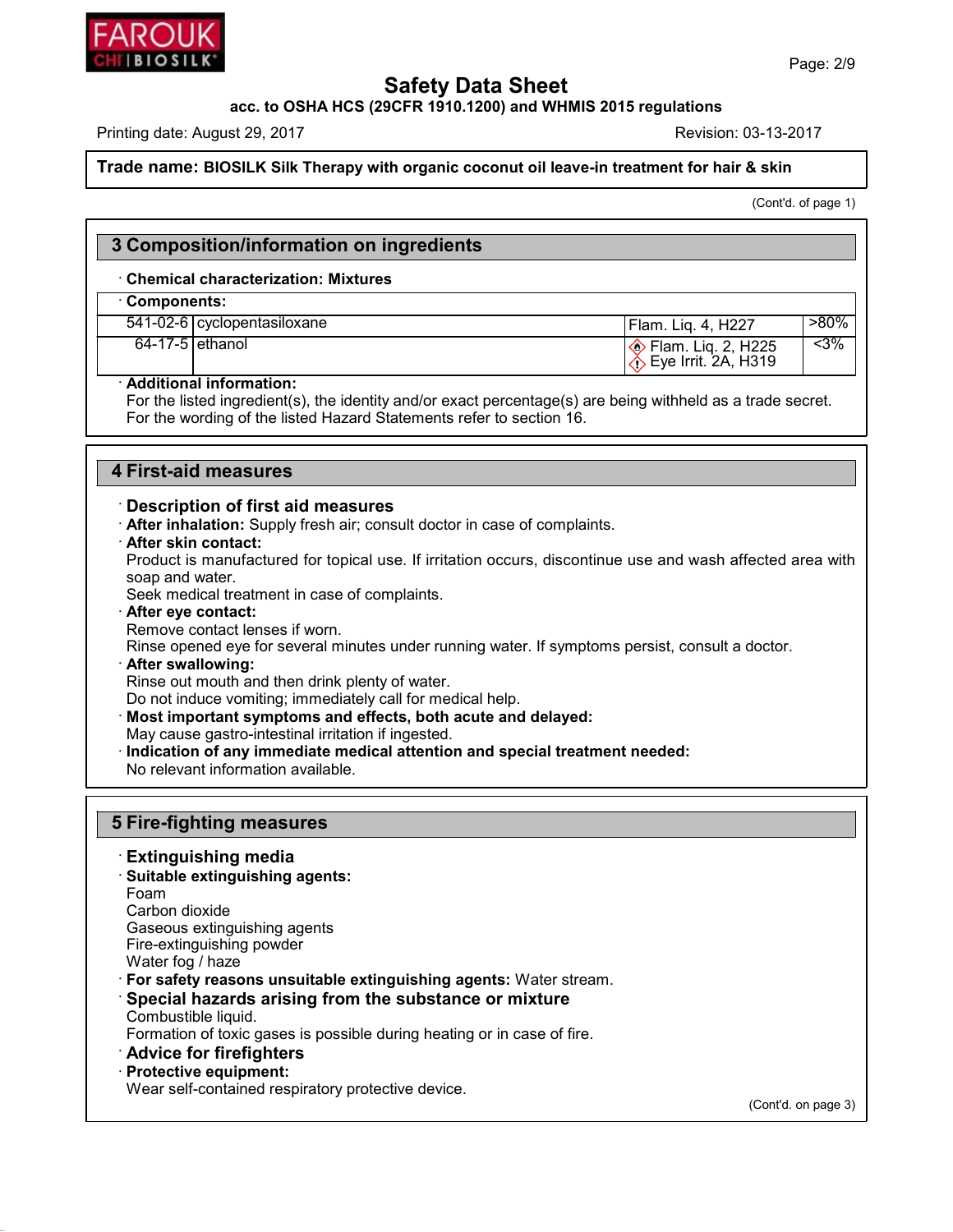**THE STREET STREET SERVIER SHEET ACC. TO OSHA HCS (29CFR 1910.1200) and WHMIS 2015 regulations<br>
Printing date: August 29, 2017<br>
<b>Trade name:** BIOSILK Silk Therapy with organic coconut oil leave-in treatment for hair & skin Trade name: BIOSILK Silk Therapy with organic coconut oil leave-in treatment for hair & skin<br>
Wear fully protective suit.

 $\frac{1}{k}$  skin<br>(Cont'd. of page 2)

## **6** Accidental release measures<br>
Personal precautions, protective equipm **Example 3**<br> **Example 3**<br> **Personal precautions, protective equipment and emergency procedures<br>
Ensure adequate ventilation.<br>
Use personal protective equipment as required.<br>
Particular danger of slipping on leaked/spilled** Accidental release measures<br>
Personal precautions, protective equipment and<br>
Ensure adequate ventilation.<br>
Use personal protective equipment as required.<br>
Particular danger of slipping on leaked/spilled product.<br>
Environme **Particular danger of slipping on leaked/spilled product.**<br> **Particular danger of slipping on leaked/spilled product.**<br> **Particular danger of slipping on leaked/spilled product.**<br> **Particular danger of slipping on leaked/s**

## Ensure adequate ventilation.<br>
Use personal protective equipment as required.<br>
Particular danger of slipping on leaked/spilled product.<br> **Environmental precautions** No special measures required.<br> **Methods and material for c**

Designal protective equipment as required.<br>Farticular danger of slipping on leaked/spilled product.<br>**Environmental precautions** No special measures required.<br>**Methods and material for containment and cleaning up**<br>Wipe up s Particular dariger of suppling of leaked/spilled product.<br> **Environmental precautions** No special measures required.<br> **Methods and material for containment and cleaning up**<br>
Wipe up small spills with paper towel and discar Wipe up small spills with paper towel and discard.<br>For larger spills, add sawdust, chalk or other inert binding material, then<br>Dispose of the collected material according to regulations.<br>**Reference to other sections**<br>See S For larger spills, add sawdust, chalk or other in<br>Dispose of the collected material according to r<br>**Reference to other sections**<br>See Section 7 for information on safe handling.<br>See Section 8 for information on personal pro

**Reference to other sections**<br>
See Section 7 for information on safe hal<br>
See Section 8 for information on personal<br>
See Section 13 for disposal information.<br> **7 Handling and storage**<br> **Handling** 

· **Handling**

**Precautions for safe handling:** Keep out of reach of children.<br> **Consequent Precautions for safe handling:** Keep out of reach of children.<br> **Precaution about protection against explosions and fires:**<br> **Reep away from spar** 

- From Standard Storage<br>
Frecautions for safe handling: Keep out of reach of children.<br>
Information about protection against explosions and fires:<br>
Keep away from sparks and open flames. No smoking.<br>
Conditions for safe st Keep away from sparks and open flames. - No smoking.<br> **Conditions for safe storage, including any incompatibilities**<br> **Storage<br>
Requirements to be met by storerooms and receptacles:**<br>
Avoid storage near extreme heat, ignit
- 

45.2.18

· **Storage** • **Information about protection against explosions and fires:**<br>• Keep away from sparks and open flames. • No smoking.<br>• **Conditions for safe storage, including any incompatibili**<br>• **Storage**<br>• **Requirements to be met by st** 

- 
- 

## Storage<br>
Storage<br>
Requirements to be met by storerooms and receptacles:<br>
Avoid storage near extreme heat, ignition sources or open flame.<br>
Store in cool, dry conditions in well sealed receptacles.<br> **Information about stora** Avold storage hear extreme heat, ignition sources or open hand<br>Store in cool, dry conditions in well sealed receptacles.<br>**1. Information about storage in one common storage facility:**<br>**8. Exposure controls/personal protect** • **Specific end use(s)** No releva<br> **BExposure controls/person**<br>
• **Control parameters**<br>
• **Components with limit values t Exposure controls/personal protection**<br>· Control parameters<br>· Components with limit values that require monitoring at the workplace:<br>64-17-5 ethanol Exposure controls/pe<br>Control parameters<br>Components with limit va<br>64-17-5 ethanol<br>PEL (USA) Long-term **Control parameters**<br> **Components with limit values that require monitoring at the workpl<br>
64-17-5 ethanol<br>
PEL (USA) Long-term value: 1900 mg/m<sup>3</sup>, 1000 ppm<br>
REL (USA) Long-term value: 1900 mg/m<sup>3</sup>, 1000 ppm Components with limit values that require monitoring at the workpl<br>64-17-5 ethanol<br>PEL (USA) Long-term value: 1900 mg/m<sup>3</sup>, 1000 ppm<br>REL (USA) Long-term value: 1900 mg/m<sup>3</sup>, 1000 ppm<br>TLV (USA) Short-term value: 1880 mg/m Components with limit values that require monitoring at the workpla<br>
64-17-5 ethanol<br>
PEL (USA) Long-term value: 1900 mg/m<sup>3</sup>, 1000 ppm<br>
REL (USA) Long-term value: 1900 mg/m<sup>3</sup>, 1000 ppm<br>
TLV (USA) Short-term value: 1880** 64-17-5 ethanol<br>
PEL (USA) Long-term value: 1900 mg/m<sup>3</sup>, 1000 ppm<br>
REL (USA) Long-term value: 1900 mg/m<sup>3</sup>, 1000 ppm<br>
TLV (USA) Short-term value: 1880 mg/m<sup>3</sup>, 1000 ppm<br>
EV (Canada) Long-term value: 1900 mg/m<sup>3</sup>, 1000 pp PEL (USA) Long-term value: 1900 mg/m<sup>3</sup>, 1000 ppm<br>
REL (USA) Long-term value: 1900 mg/m<sup>3</sup>, 1000 ppm<br>
TLV (USA) Short-term value: 1880 mg/m<sup>3</sup>, 1000 ppm<br>
EL (Canada) Short-term value: 1000 ppm<br>
EV (Canada) Long-term value: (Cont'd. on page 4)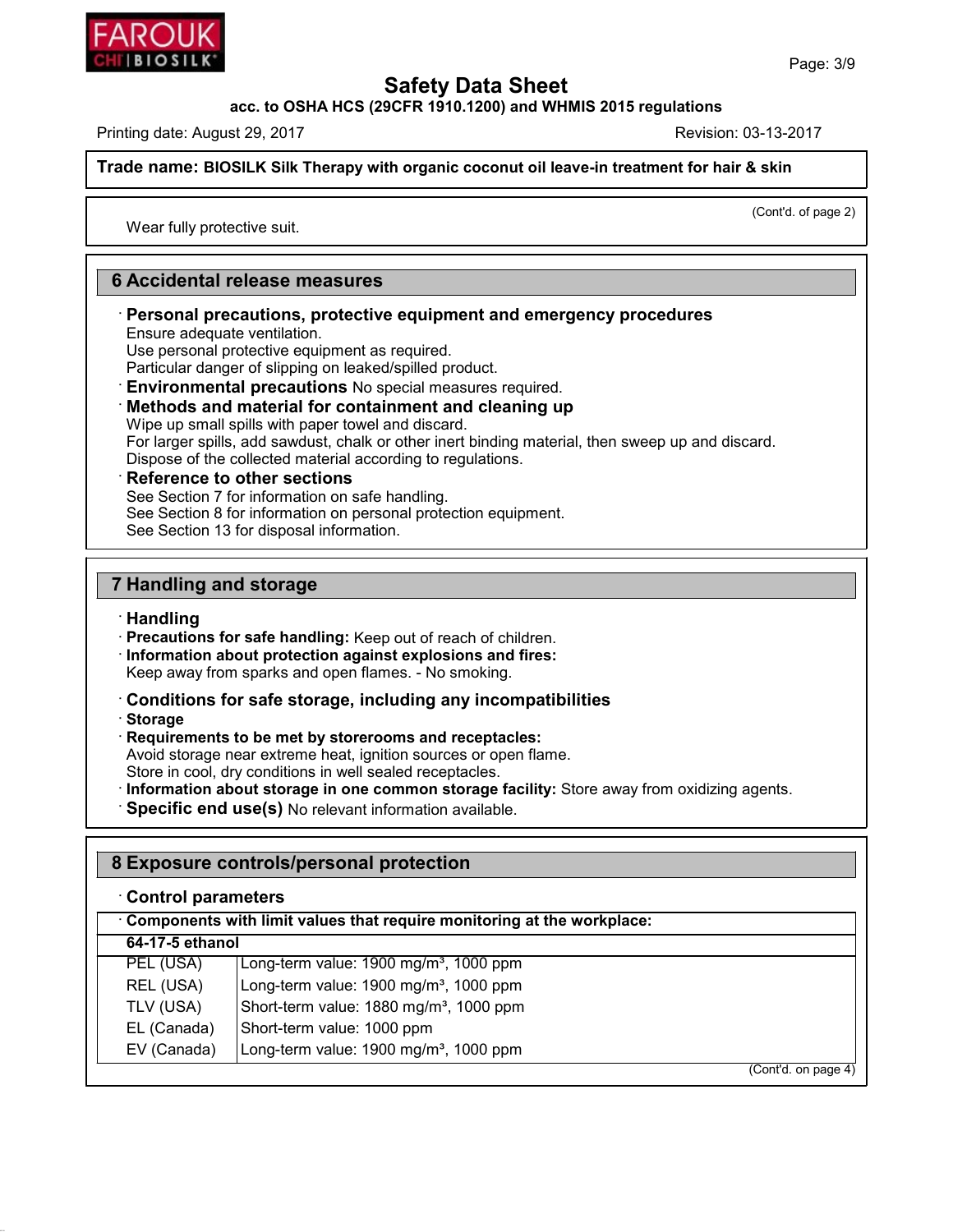

**Safety Data Sheet<br>PCFR 1910.1200) and WHMIS 2015 regulat<br>Re acc. to OSHA HCS (29CFR 1910.1200) and WHMIS 2015 regulations<br>Printing date: August 29, 2017 <b>Revision: 03-13-2017** 

PRITE IOSILIC<br>
acc. to OSHA HCS (29CFR 1910.1200) and WHMIS 2015 regulations<br>
Printing date: August 29, 2017<br>
Revision: 03-13-2017<br>
Revision: 03-13-2017<br>
Revision: 03-13-2017 **THE STREET STREET SAMPLE SAMPLE 2015**<br> **REPREND AT A SHARE SERVIOR DATA SERVIDE SAMPLE SERVIDE SERVIDE SERVIDE SERVIDE SERVIDE SERVIDE SERVIDE SERVIDE SERVIDE SERVIDE SERVIDE SERVIDE SERVIDE SERVIDE SERVIDE SERVIDE SERVID**  $\frac{1}{k}$  skin<br>(Cont'd. of page 3) LMPE (Mexico) Long-term value: 1000 ppm A3 **EXPLACE (Mexico)** Long-term value<br>
A3<br> **Exposure controls**<br>
Personal protective equipment<br> **General protective and hygieni LMPE (Mexico)** Long-term value: 1000 p<br>A3<br>**Exposure controls**<br>**Personal protective equipment:**<br>**General protective and hygienic meas**<br>The usual precautionary measures for ha LMPE (Mexico) Long-term value: 1000 ppm<br>
A3<br> **Exposure controls**<br> **Personal protective equipment:**<br> **General protective and hygienic measures:**<br>
The usual precautionary measures for handling chemi<br>
Keep away from foodstuff A3<br>
Exposure controls<br>
Personal protective equipment:<br>
General protective and hygienic measures:<br>
The usual precautionary measures for handling chemicals should be followed.<br>
Keep away from foodstuffs, beverages and feed.<br> Exposure controls<br>
Personal protective equipment:<br>
General protective and hygienic measures:<br>
The usual precautionary measures for handling chemicals sho<br>
Keep away from foodstuffs, beverages and feed.<br>
Avoid contact with **Exposure controls**<br> **Personal protective equipment:**<br> **Ceneral protective and hygienic measures:**<br>
The usual precautionary measures for handling chemicals should be followed.<br> **Keep away from foodstuffs, beverages and fee** Keep away from foodstuffs, beverages and feed.<br>
Avoid contact with the eyes.<br> **Conditions Controls:** No relevant information available.<br> **Conditions of use.**<br> **Protection of hands:**<br>
Not required under normal conditions of Avoid contact with the eyes.<br>
• Engineering controls: No relevant information available.<br>
• Breathing equipment: Not required under normal conditions of use.<br>
• Protection of hands:<br>
• Not required under normal conditions Body protection: Not required under normal conditions of use.<br> **19 Expanding Limitation and supervision of exposure into the environment** No special requirements.<br> **19 Physical and chemical properties** • Risk management measures No special requirements.<br>
• **Information on basic physical and chemical properties**<br>
• **Information on basic physical and chemical properties**<br>
• **Appearance:**<br>
• Form: **Form:** Viscous liquid.

| Form:                               | Viscous liquid.                               |
|-------------------------------------|-----------------------------------------------|
| Color:                              | Clear                                         |
| Odor:                               | Pleasant                                      |
| Odor threshold:                     | Not determined.                               |
| pH-value:                           | Not determined.                               |
| <b>Melting point/Melting range:</b> | Not determined.                               |
| <b>Boiling point/Boiling range:</b> | Not determined.                               |
| · Flash point:                      | 61 - 93°C (141.8-199.4 °F)                    |
| · Flammability (solid, gaseous):    | Not applicable.                               |
| · Auto-ignition temperature:        | Not determined.                               |
| Decomposition temperature:          | Not determined.                               |
| Danger of explosion:                | Product does not present an explosion hazard. |
| <b>Explosion limits</b>             |                                               |
| Lower:                              | Not determined.                               |
| Upper:                              | Not determined.                               |
| <b>Oxidizing properties:</b>        | Non-oxidizing.                                |
| · Vapor pressure:                   | Not determined.                               |
| <b>Density:</b>                     |                                               |
| <b>Relative density:</b>            | Not determined.                               |
|                                     | (Cont'd. on page 5)                           |



45.2.18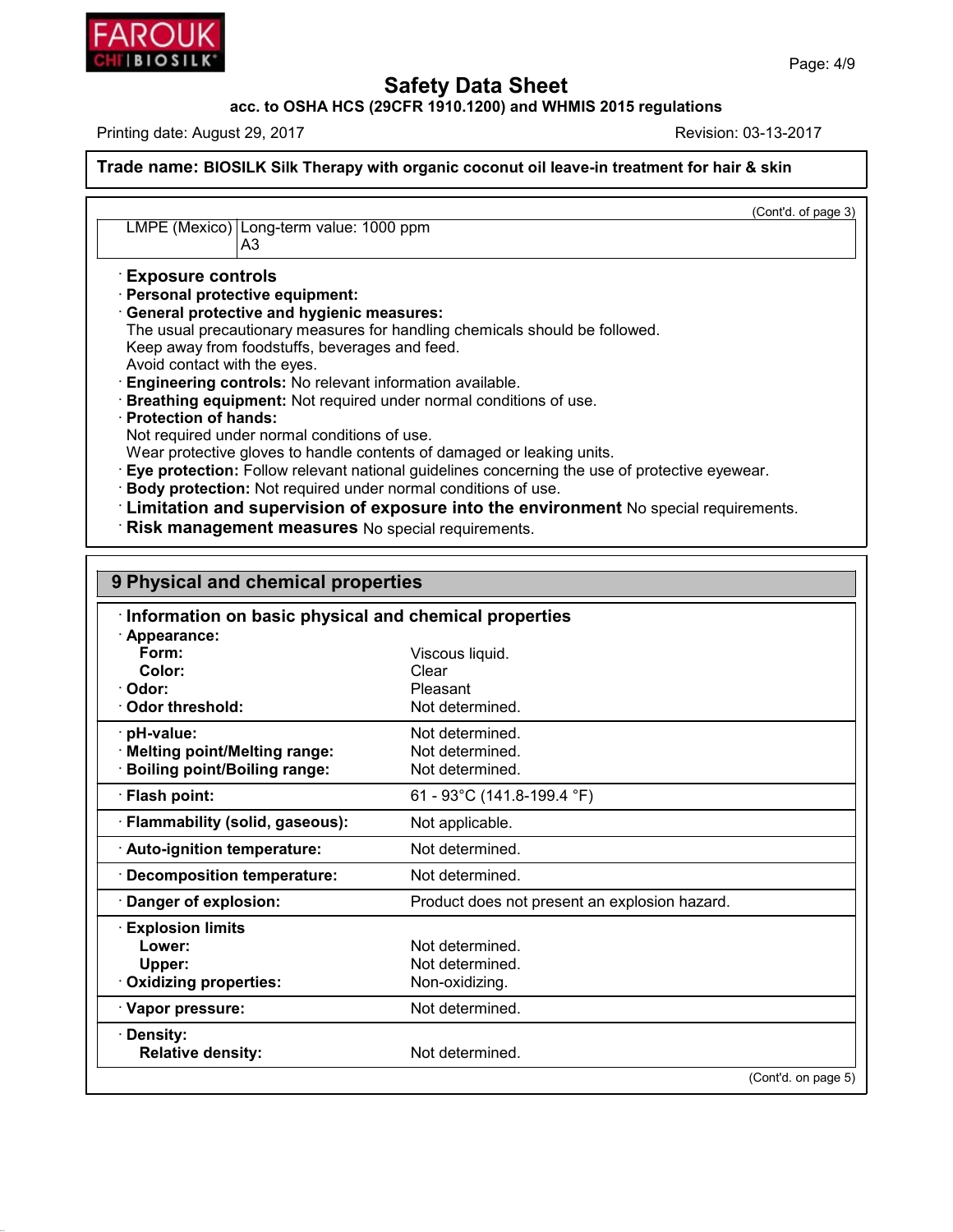

## Trade name: BIOSILK Silk Therapy with organic coconut oil leave-in treatment for hair & skin

| <b>Safety Data Sheet</b><br>acc. to OSHA HCS (29CFR 1910.1200) and WHMIS 2015 regulations |                                                                                              |                      |  |  |
|-------------------------------------------------------------------------------------------|----------------------------------------------------------------------------------------------|----------------------|--|--|
| Printing date: August 29, 2017                                                            |                                                                                              | Revision: 03-13-2017 |  |  |
|                                                                                           | Trade name: BIOSILK Silk Therapy with organic coconut oil leave-in treatment for hair & skin |                      |  |  |
|                                                                                           |                                                                                              | (Cont'd. of page 4)  |  |  |
| Vapor density:<br><b>Evaporation rate:</b>                                                | Not determined.<br>Not determined.                                                           |                      |  |  |
| <b>Solubility in / Miscibility with</b><br>Water:                                         | Partly miscible.                                                                             |                      |  |  |
| · Partition coefficient (n-octanol/water): Not determined.                                |                                                                                              |                      |  |  |
| · Viscosity<br>Dynamic:<br><b>Kinematic:</b><br><b>Other information</b>                  | Not determined.<br>Not determined.<br>No relevant information available.                     |                      |  |  |
| <b>10 Stability and reactivity</b>                                                        |                                                                                              |                      |  |  |

- 
- **Stability and reactivity<br>• Reactivity:** No relevant information available.<br>• **Chemical stability:** Stable under normal temperatures and pressures.<br>• **Thermal decomposition / conditions to be avoided:**<br>• **Possibility of**
- 
- 

## **Reactivity:** No relevant information available.<br> **Chemical stability:** Stable under normal temperatures and pressure:<br> **Thermal decomposition / conditions to be avoided:**<br>
No decomposition if used and stored according to Thermal decomposition / conditions to be avoided:<br>No decomposition if used and stored according to specifications.<br>Possibility of hazardous reactions<br>Combustible liquid.<br>Reacts with strong oxidizing agents.<br>Reacts with str  $\cdot$  Possibility of hazardous reactions No decomposition if used and stored according to specifications.<br> **Possibility of hazardous reactions**<br>
Combustible liquid.<br>
Reacts with strong aikali.<br>
Toxic fumes may be released if heated above the decomposition point.<br>

· Incompatible materials Oxidizers

 $\cdot$  Hazardous decomposition products

Toxic fumes may be released if heated above the decomposition point.<br> **Conditions to avoid** Excessive heat.<br> **Incompatible materials** Oxidizers<br> **Hazardous decomposition products**<br>
Under fire conditions only:<br>
Carbon monox **Conditions to avoid Excessive heat.**<br> **Incompatible materials** Oxidizers<br> **Hazardous decomposition produc**<br>
Under fire conditions only:<br>
Carbon monoxide and carbon dioxide<br>
Nitrogen oxides

## **11 Toxicological information**<br>Information on toxicological<br>Acute toxicity:<br>LD/LC50 values that are relevar<br>Primary irritant effect:

## **11 Information on toxicological effects**<br>**12 Acute toxicity:**

· LD/LC50 values that are relevant for classification: None.

- 
- **On the skin:** Based on available data, the classification criteria are not met.<br>**· On the eye:** Based on available data, the classification criteria are not met.
- 
- Information on toxicological effects<br>
LD/LC50 values that are relevant for classification: None.<br>
Primary irritant effect:<br>
On the skin: Based on available data, the classification criteria are not met.<br>
On the eye: Based On the skin: Based on available data, the classification criteria are not met.<br>
On the eye: Based on available data, the classification criteria are not met.<br>
Sensitization: Based on available data, the classification crit • **On the eye:** Based on available data, the class<br>• **Sensitization:** Based on available data, the class<br>• **IARC (International Agency for Research on**<br>• **NTP (National Toxicology Program):**<br>• None of the ingredients are l

## Sensitization: Based on available data, the claims<br>IARC (International Agency for Research on<br>64-17-5 ethanol<br>NTP (National Toxicology Program):<br>None of the ingredients are listed.

45.2.18

 $\begin{array}{c|c} \hline \text{(Cont'd. on page 6)} \end{array}$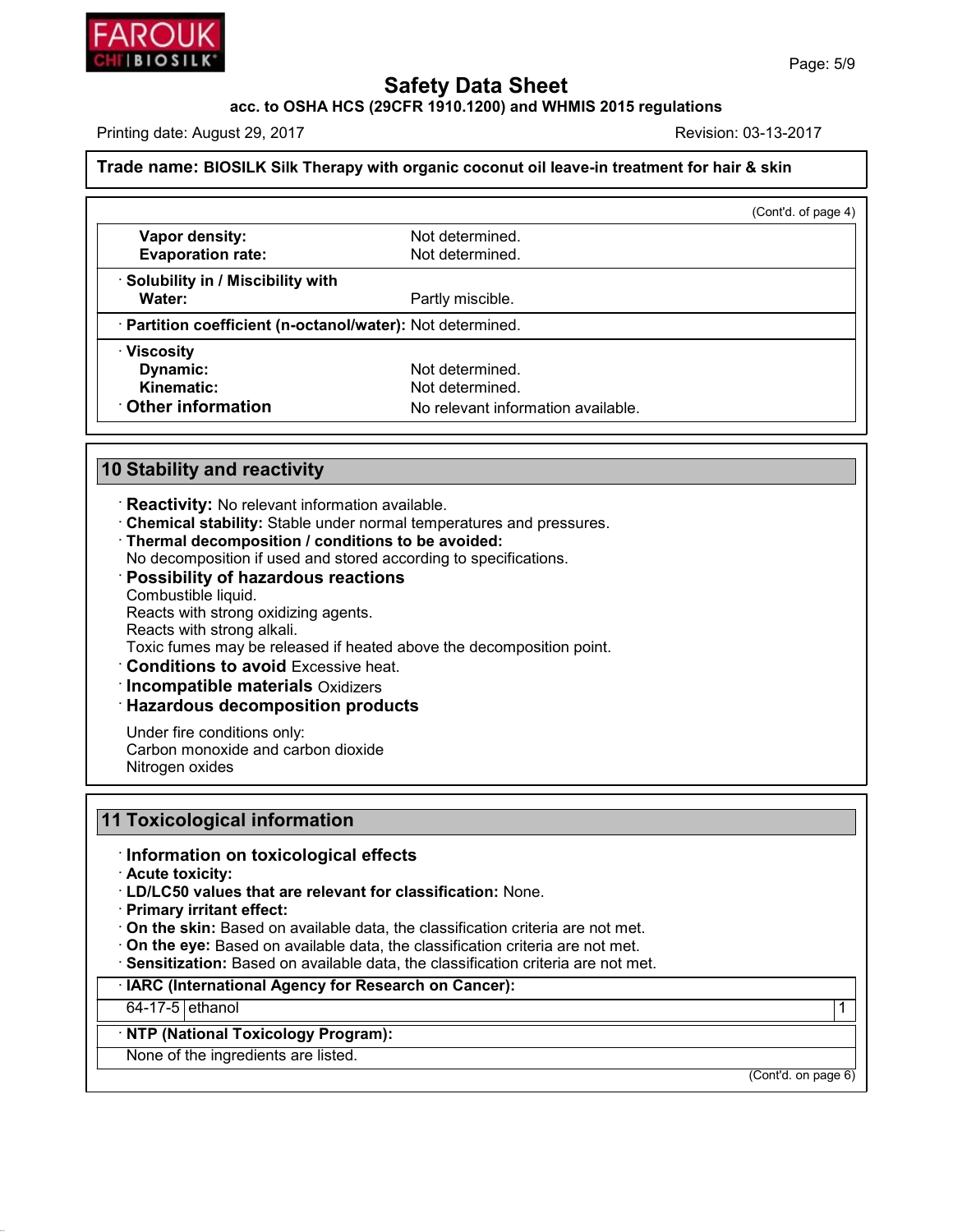

**THE STREET STREET SERVIER SHEET ACC. TO OSHA HCS (29CFR 1910.1200) and WHMIS 2015 regulations<br>
Printing date: August 29, 2017<br>
<b>Trade name:** BIOSILK Silk Therapy with organic coconut oil leave-in treatment for hair & skin **Trade name: BIOSILK Silk Therapy with organic coconut oil leave-in treatment for hair & skin**<br> **Continent COSHA-Ca (Occupational Safety & Health Administration):**<br>
None of the ingredients are listed.<br>
Probable route(s) of

 $\frac{1}{k}$  skin<br>
(Cont'd. of page 5)

**Example 3 Analytical Server OSHA-Ca (Occupational Safety & Health Ad<br>
· OSHA-Ca (Occupational Safety & Health Ad<br>
· Probable route(s) of exposure:<br>
· Ingestion.<br>
Inhalation.** Ingestion.

Inhalation.

- None of the ingredients are listed.<br> **Probable route(s) of exposure:**<br>
Ingestion.<br>
Inhalation.<br>
Eye contact.<br>
Skin contact.<br> **Germ cell mutagenicity:** Based on available data, the classification criteria are not met.
- 
- 
- 
- Frobable route(s) of exposure:<br>
Ingestion.<br>
Inhalation.<br>
Eye contact.<br>
Skin contact.<br>
Skin contact.<br>
Skin contact.<br>
Cerrm cell mutagenicity: Based on available data, the classification criteria are not met.<br>
Carcinogenicit
- **12 Ecological information<br>
12 Ecological information**<br> **12 Ecological information**<br> **12 Ecological information**<br> **12 Ecological information**

- · **Toxicity**
- 
- 
- 
- 
- 

Prices Contains and Contains available.<br>
Contains a contained a valiable.<br>
Contains a container and degradability to relevant information available.<br>
Container Bioaccumulative potential: No relevant information available.<br> • **Persistence and degradability** No relevant information available.<br>• **Bioaccumulative potential:** No relevant information available.<br>• **Mobility in soil:** No relevant information available.<br>• **Additional ecological infor** Fersistence and degradability No Felevant Information available.<br> **Negative potential:** No relevant information available.<br> **Additional ecological information**<br> **Ceneral notes:**<br> **Results of PBT and vPvB assessment**<br> **PBT:** • **Additional ecological information**<br>• **General notes:**<br>• **Negative ecological effects are, according to the current state of know**<br>• **Results of PBT and vPvB assessment**<br>• **PBT:** Not applicable.<br>• **vPvB:** Not applicable.

- 
- 
- 
- **13 Disposal considerations**<br> **13 Disposal considerations**<br> **13 Disposal considerations**<br> **13 Disposal considerations**<br> **13 Disposal considerations** • Other adverse effects No relevant information<br> **B Disposal considerations<br>
• Waste treatment methods<br>
• Recommendation:<br>
• Smaller quantities can be disposed of witch**

· **Recommendation:**

**Disposal considerations<br>Waste treatment methods<br>Recommendation:**<br>Smaller quantities can be disposed of with household waste.<br>Small amounts may be diluted with plenty of water and washed away **Disposal considerations<br>Waste treatment methods<br>Recommendation:**<br>Smaller quantities can be disposed of with household waste.<br>Small amounts may be diluted with plenty of water and washed away. Dispose of bigger amounts in<br> Waste treatment methods<br>
Recommendation:<br>
Smaller quantities can be disposed of with househo<br>
Small amounts may be diluted with plenty of wat<br>
accordance with Local Authority requirements.<br>
The user of this material has th

Waste treatment methods<br>
Recommendation:<br>
Smaller quantities can be disposed of with household waste.<br>
Small amounts may be diluted with plenty of water and washed away. Dispose of bigger amounts in<br>
accordance with Local Recommendation:<br>
Smaller quantities can be disposed of with household waste.<br>
Small amounts may be diluted with plenty of water and washed away. Dispose of bigger amounts in<br>
accordance with Local Authority requirements.<br> Smaller quantities can be disposed of with household waste.<br>
Small amounts may be diluted with plenty of water and washed away. Dispose<br>
accordance with Local Authority requirements.<br>
The user of this material has the resp

45.2.18

(Cont'd. on page 7)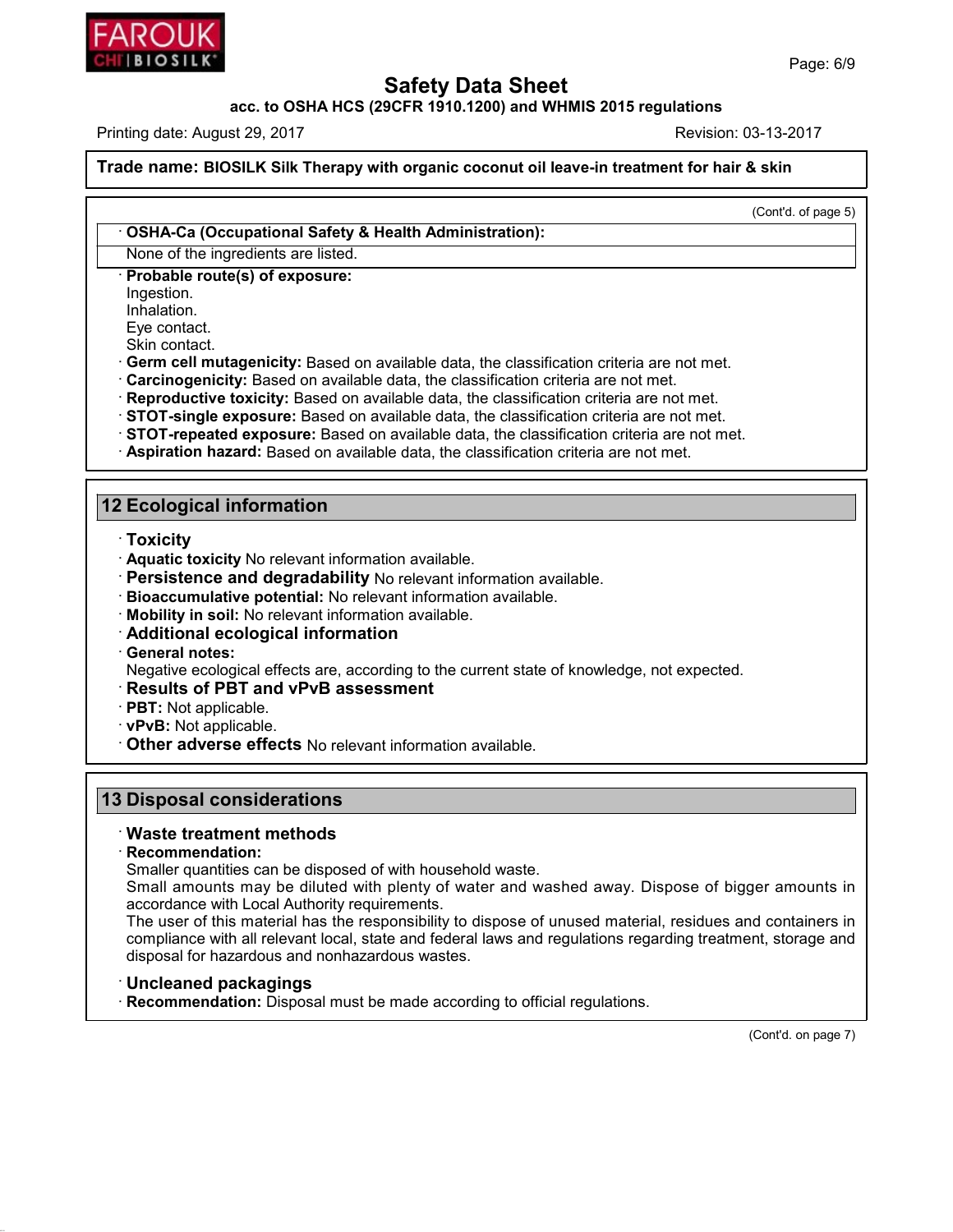

# **Trade name: BIOSILK Silk Therapy with organic coconut oil leave-in treatment for hair & skin**<br> **Printing date: August 29, 2017**<br> **Trade name: BIOSILK Silk Therapy with organic coconut oil leave-in treatment for hair & ski**

 $\frac{1}{k}$  skin<br>
(Cont'd. of page 6)

|                                                                                   | (Cont'd. of page 6)                                                                                                          |
|-----------------------------------------------------------------------------------|------------------------------------------------------------------------------------------------------------------------------|
| <b>14 Transport information</b>                                                   |                                                                                                                              |
| <b>UN-Number</b><br>· DOT, ADR, IMDG, IATA                                        | Not regulated.                                                                                                               |
| UN proper shipping name<br>· DOT, ADR, IMDG, IATA                                 | Not regulated.                                                                                                               |
| Transport hazard class(es)                                                        |                                                                                                                              |
| · DOT, ADR, IMDG, IATA<br><b>Class</b>                                            | Not regulated.                                                                                                               |
| <b>Packing group</b><br>DOT, ADR, IMDG, IATA                                      | Not regulated.                                                                                                               |
| <b>Environmental hazards</b><br>Marine pollutant:                                 | <b>No</b>                                                                                                                    |
| Special precautions for user                                                      | Not applicable.                                                                                                              |
| Transport in bulk according to Annex II of<br><b>MARPOL73/78 and the IBC Code</b> | Not applicable.                                                                                                              |
| · Transport/Additional information:                                               |                                                                                                                              |
| $\cdot$ DOT                                                                       | Classified as combustible under US DOT regulations.<br>Labeling is only required for single packages ≥119 US<br>gal / 450 L. |

45.2.18

· **Safety, health and environmental regulations/legislation specific for the substance or** mixture<br>**· United States (USA) 15 Regulatory information<br>
Safety, health and environmental regulati<br>
mixture<br>
United States (USA)<br>
SARA<br>
Section 302 (extremely hazardous substances):** · **SARA** • **Safety, health and environmental regulations/**<br>• United States (USA)<br>• **SARA**<br>• Section 302 (extremely hazardous substances):<br>None of the ingredients are listed. Mone of the ingredients are listed.<br> **SARA**<br> **Section 302 (extremely hazardous substances):**<br>
None of the ingredients are listed.<br>
None of the ingredients are listed.<br>
None of the ingredients are listed. None of the ingredients are listed.<br>
None of the ingredients are listed.<br> **• Section 355 (extremely hazardous substances):**<br>
None of the ingredients are listed.<br>
• **Section 313 (Specific toxic chemical listings):**<br>
None of None of the ingredients are listed.<br> **· Section 355 (extremely hazardous substances):**<br>
None of the ingredients are listed.<br> **· Section 313 (Specific toxic chemical listings):**<br>
None of the ingredients are listed.<br> **· TSCA Example 313 (Specific toxic chemical listings):**<br>None of the ingredients are listed.<br>**· TSCA (Toxic Substances Control Act)**<br>All ingredients are listed.<br>**· Proposition 65 (California)**<br>· Chemicals known to cause cancer: **TSCA (Toxic Substances Control Act)**<br>
All ingredients are listed.<br> **Proposition 65 (California)**<br> **Chemicals known to cause cancer:**<br>
Ethanol - listing refers specifically to alcoholic be TSCA (Toxic Substances Control Act)<br>All ingredients are listed.<br>Proposition 65 (California)<br>Chemicals known to cause cancer:<br>Ethanol - listing refers specifically to alcoholic beverage consumption and is not applicable for Proposition 65 (California)<br>Chemicals known to cause<br>Ethanol - listing refers specif<br>64-17-5 ethanol for product.<br>(Cont'd. on page 8)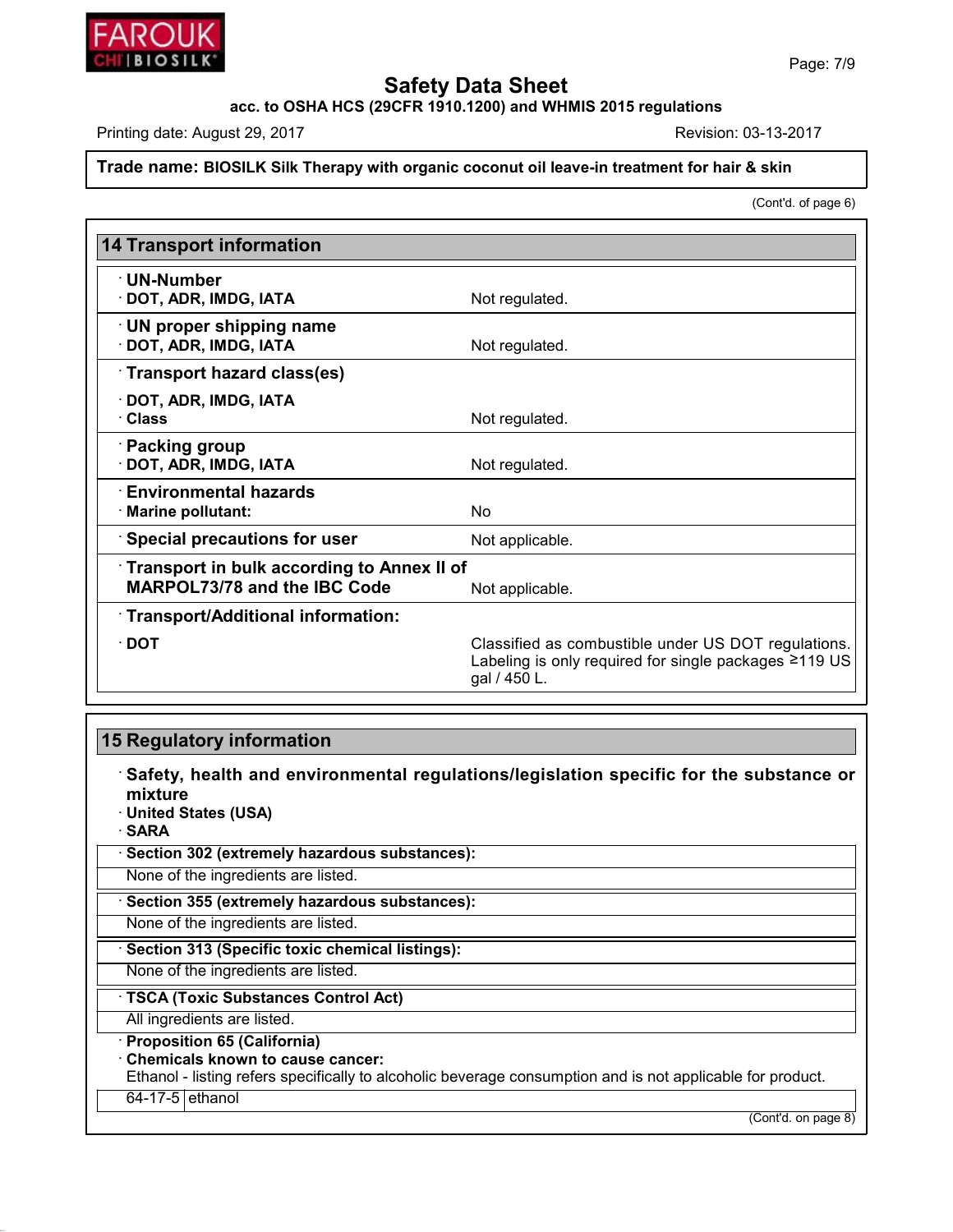

**Trade name: BIOSILK Silk Therapy with organic coconut oil leave-in treatment for hair & skin** Trade name: BIOSILK Silk Therapy with organic coconut oil leave-in treatment for hair & skin<br>
Chemicals known to cause reproductive toxicity for females:<br>
None of the ingredients are listed.<br>
Chemicals known to cause repro

 $\frac{1}{k}$  skin<br>
(Cont'd. of page 7)

None of the ingredients are listed.<br> **• Chemicals known to cause reproductive toxicity for females:**<br>
None of the ingredients are listed.<br>
• **Chemicals known to cause reproductive toxicity for males:**<br>
• None of the ingred

**Chemicals known to cause repro**<br>None of the ingredients are listed.<br>**Chemicals known to cause devel**<br>Ethanol - listing refers specifically to<br>64-17-5 ethanol<br>**Carcinogenic categories**<br>**EPA (Environmental Protection A** 

**Chemicals known to cause reproductive toxicity for females:**<br>None of the ingredients are listed.<br>**• Chemicals known to cause reproductive toxicity for males:**<br>None of the ingredients are listed.<br>• **Chemicals known to caus** None of the ingredients are listed.<br>
Chemicals known to cause reproductive toxicity for males:<br>
None of the ingredients are listed.<br>
Chemicals known to cause developmental toxicity:<br>
Ethanol - listing refers specifically t • **Chemicals known to cause developmental toxicit**<br>Ethanol - listing refers specifically to alcoholic bevera<br>64-17-5 ethanol<br>**• Carcinogenic categories**<br>• **EPA (Environmental Protection Agency):**<br>None of the ingredients ar Ethanol - listing refers specifically to alcoholic beverage consumption 64-17-5 ethanol<br>
• **Carcinogenic categories**<br>
• **EPA (Environmental Protection Agency):**<br>
None of the ingredients are listed.<br>
• **IARC (International** 

EPA (Environmental Protection Agency):<br>
None of the ingredients are listed.<br>
IARC (International Agency for Research on Cancer):<br>
64-17-5 ethanol (International Institute for Occupational Safety and Health): None of the ingredients are listed.<br> **EXEC (International Agency for Research on Cancer):**<br>
64-17-5 ethanol<br> **NIOSH-Ca (National Institute for Occupational Safety and Health):**<br>
None of the ingredients are listed. None of the ingredients are listed.<br> **EXACTE (International Agency for Research on Cancer):**<br> **CACTE (Institute Substances Contational Safety a**<br>
None of the ingredients are listed.<br> **Canadian Domestic Substances List (DSL NIOSH-Ca (National Institute for Ockhoon**<br>
NIOSH-Ca (National Institute for Ockhoone of the ingredients are listed.<br>
Canadian Domestic Substances Lis<br>
All ingredients are listed.

45.2.18

**16 Other information**<br> **16 Other information**<br>
This information<br>
This information<br>
This information is based on our prospecific product features and shall if This information<br>This information is based on our present knowledge. However, this shall not constitute a guarantee for any<br>specific product features and shall not establish a legally valid contractual relationship. Softer information<br>
This information is based on our present knowledge. However, this shall not constitute a gual<br>
specific product features and shall not establish a legally valid contractual relationship.<br> **Date of prepa** 

This information is based on our preser<br>specific product features and shall not  $\epsilon$ <br>**· Date of preparation / last revision** Au<br>**· Abbreviations and acronyms:**<br>ADR: European Agreement concerning the International Maritime specific product features and shall not establish a legally valid contractual relationship.<br>**Date of preparation / last revision** August 29, 2017 / -<br>**Abbreviations and acronyms:**<br>ADR: European Agreement concerning the Int Date of preparation / last revision August 29, 2017 / -<br>Abbreviations and acronyms:<br>ADR: European Agreement concerning the International Carriage of I<br>IMDG: International Maritime Code for Dangerous Goods<br>IATA: Internation Date of preparation / last revision August<br>Abbreviations and acronyms:<br>ADR: European Agreement concerning the Internation<br>IMDG: International Maritime Code for Dangerous Go<br>IATA: International Air Transport Association<br>GHS **Abbreviations and acronyms:**<br>ADR: European Agreement concerning the International Carriage of Dangerous Goods I<br>IMDG: International Maritime Code for Dangerous Goods<br>IATA: International Air Transport Association<br>CHS: Chem **AbbreViations and acronyms:**<br>ADR: European Agreement concerning the International Carriage of Dangerous Goods b<br>IMDG: International Maritime Code for Dangerous Goods<br>IATA: International Air Transport Association<br>CHS: Glob IMDG: International Maritime Code for Dangerous Goods<br>
IATA: International Air Transport Association<br>
GHS: Globally Harmonized System of Classification and Labelling of Chemicals<br>
CAS: Chemical Abstracts Service ((REACH)<br> IMDG: International Maritime Code for Dangerous Goods<br>IATA: International Air Transport Association<br>GHS: Globally Harmonized System of Classification and Labe<br>CAS: Chemical Abstracts Service (division of the American C<br>DNE IATA: International Air Transport Association<br>GHS: Globally Harmonized System of Classification<br>CAS: Chemical Abstracts Service (division of the *A*<br>DNEL: Derived No-Effect Level (REACH)<br>PNEC: Predicted No-Effect Concentra GHS: Globally Harmonized System of Cla<br>CAS: Chemical Abstracts Service (divisio<br>DNEL: Derived No-Effect Level (REACH)<br>PNEC: Predicted No-Effect Concentration<br>LC50: Lethal concentration, 50 percent<br>LD50: Lethal dose, 50 per CAS: Chemical Abstracts Service (division of the Ame<br>DNEL: Derived No-Effect Level (REACH)<br>PNEC: Predicted No-Effect Concentration (REACH)<br>LC50: Lethal concentration, 50 percent<br>LD50: Lethal dose, 50 percent<br>PBT: Persistan DNEL: Derived No-Effect Level (REACH)<br>PNEC: Predicted No-Effect Concentration (REACH)<br>LC50: Lethal concentration, 50 percent<br>LD50: Lethal dose, 50 percent<br>PBT: Persistant, Bio-accumulable, Toxique<br>SVHC: Substances of Very PNEC: Predicted No-Effect Concentration (REACH)<br>LC50: Lethal concentration, 50 percent<br>LD50: Lethal dose, 50 percent<br>PBT: Persistant, Bio-accumulable, Toxique<br>SVHC: Substances of Very High Concern<br>VPvB: very Persistent and LC50: Lethal concentration, 50 percent<br>LD50: Lethal dose, 50 percent<br>PBT: Persistant, Bio-accumulable, Toxique<br>SVHC: Substances of Very High Concern<br>VPvB: very Persistent and very Bioaccumulative<br>Flam. Liq. 2: Flammable li LD50: Lethal dose, 50 percent<br>
PBT: Persistant, Bio-accumulable, Toxique<br>
SVHC: Substances of Very High Concern<br>
VPvB: very Persistent and very Bioaccumulative<br>
Flam. Liq. 2: Flammable liquids – Category 2<br>
Eve Irrit. 2A: PBT: Persistant, Bio-accumulable, Toxique<br>SVHC: Substances of Very High Concern<br>vPvB: very Persistent and very Bioaccumulative<br>Flam. Liq. 2: Flammable liquids – Category 2<br>Flam. Liq. 4: Flammable liquids – Category 4<br>Eye I · **Sources**

(Cont'd. on page 9)